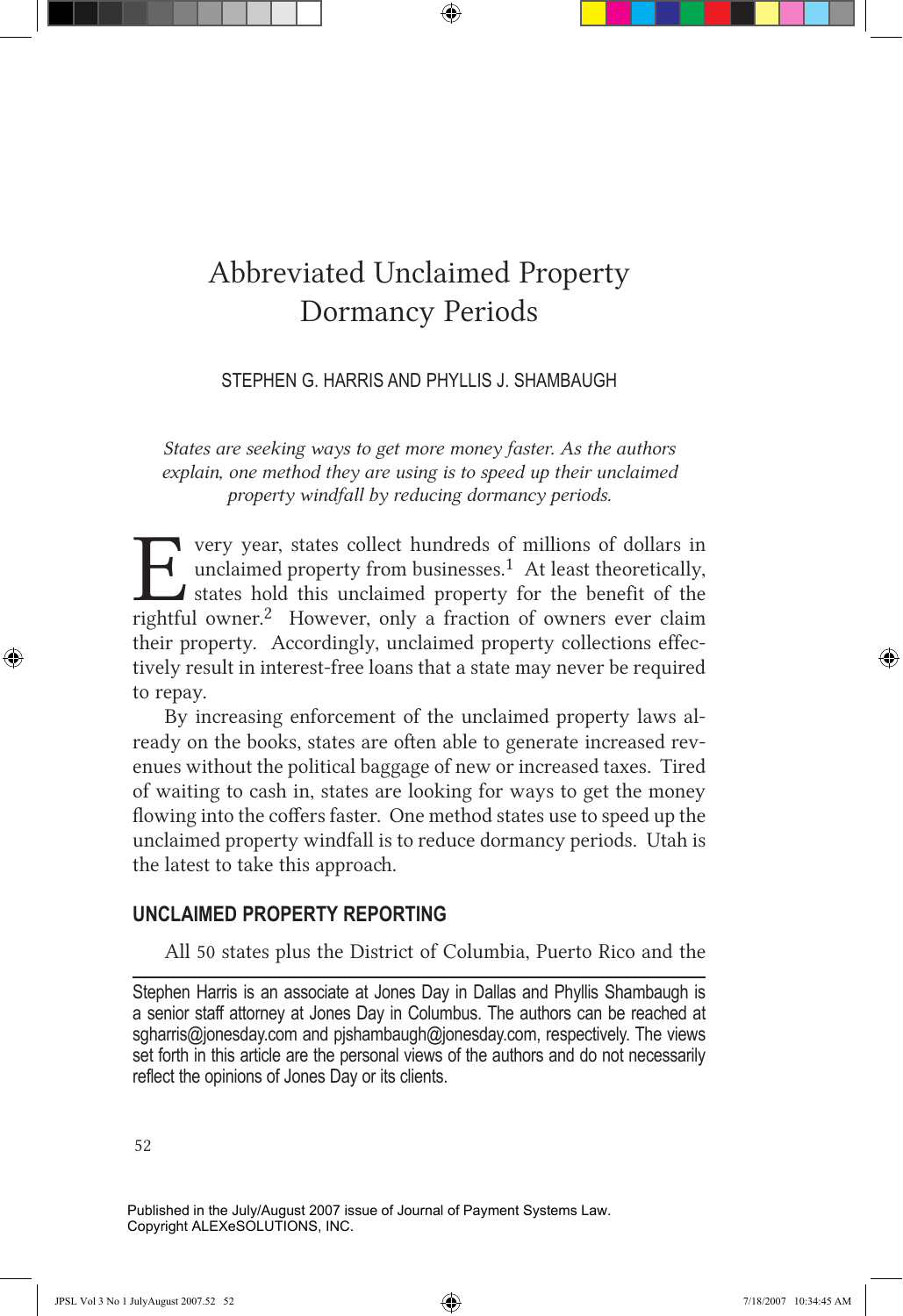Abbreviated Unclaimed Property Dormancy Periods

U.S. Virgin Islands have enacted unclaimed property laws addressing the disposition of unclaimed property.<sup>3</sup> These laws require companies to report and remit to the state property owed to others after the property becomes abandoned.

Although state unclaimed property laws do vary, the basic principles of unclaimed property reporting are consistent throughout the United States. State unclaimed property laws generally require businesses (holders) that possess intangible property belonging to or owed to other persons (owners) that is unclaimed by the owner for a certain period of time to remit the property to the state with the superior claim to the property. The highest priority state is the state of the last known address of the owner as shown on the holder's books and records. If the holder does not have an address for the owner, the state of the holder's domicile may claim the property.

Property subject to a state's unclaimed property law is presumed abandoned or unclaimed if the owner fails to take any action evidencing a continuing interest in the property for a statutorily defined dormancy period, generally ranging from one year to 15 years. During the dormancy period, holders are generally required to make a limited attempt to locate the owner and return the property. If an owner cannot be located, the holder is required to remit the property to the appropriate state. The state then holds the property for the benefit of the owner.

### **Dormancy Periods Generally**

Property is presumed unclaimed and subject to a state's unclaimed property reporting requirements if it remains inactive for a statutorily-defined dormancy period. Dormancy periods vary by property type and by state, and generally begin at the time the property is initially payable or deliverable to the owner. Typical dormancy periods for bank deposits, checks, drafts, credit memos, credit balances, and similar property range from three to five years. The longest dormancy periods are reserved for money orders and

53

Published in the July/August 2007 issue of Journal of Payment Systems Law. Copyright ALEXeSOLUTIONS, INC.

↔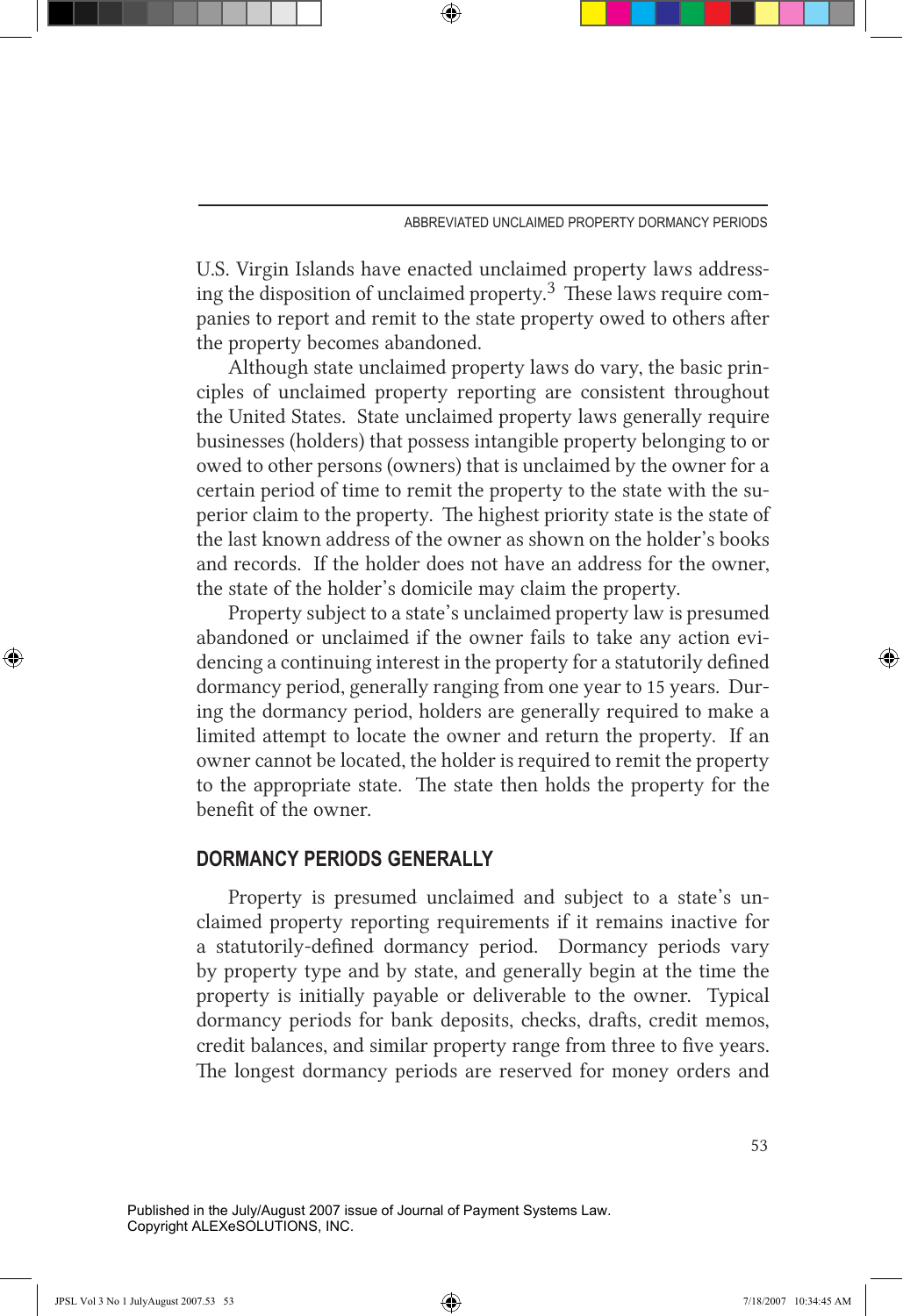#### Journal of payment systems law

travelers checks, typically seven years and 15 years respectively. Unclaimed wages and other forms of compensation are subject to the shortest dormancy period, generally becoming reportable after one year.

⊕

The trend among states is to shorten dormancy periods. As partial justification for the reduction of dormancy periods, in 1981 the National Conference of Commissioners on Uniform State Laws ("NCCUSL"), the group that developed the uniform unclaimed property laws upon which most state unclaimed property laws are based, stated:

> The [1981 Uniform Unclaimed Property Act] reflects a tendency among state legislatures in recent years to reduce dormancy periods. The current high inflation rate exacts a severe penalty from one who holds money or its equivalent for extended periods; an inference of loss or abandonment may be drawn more quickly than in 1966 when the value of money was more stable.<sup>4</sup>

NCCUSL also cited the increased mobility of the population (and presumably the resultant decrease in the likelihood that owners will claim property after many years), and the reported experience among states with shorter dormancy periods that substantially more property is returned to owners after dormancy periods are reduced, as reasons for the reduction in dormancy periods.<sup>5</sup> While this reasoning may be accurate, at least one commentator has stated that the primary reason for the reductions in dormancy periods is so that the states can offset budget deficits.<sup>6</sup>

### **Utah Reduces Dormancy Periods**

Following this trend, the Utah legislature recently amended the Utah Unclaimed Property Act, reducing dormancy periods for several common property types.<sup>7</sup> Effective April 30, 2007, the dormancy periods for the following property types were reduced from five

54

↔

Published in the July/August 2007 issue of Journal of Payment Systems Law. Copyright ALEXeSOLUTIONS, INC.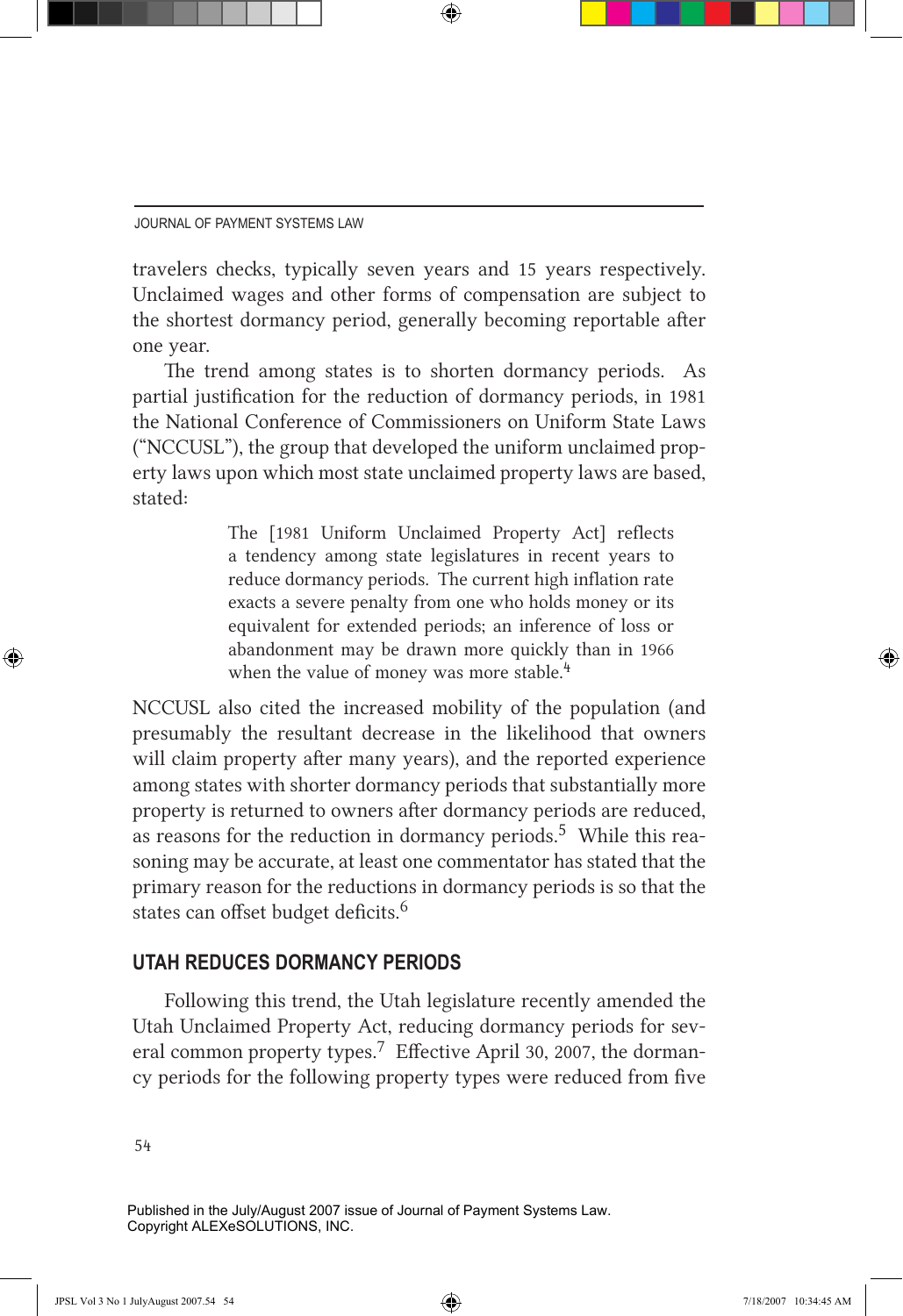years to three years:

1. Net intangible property (intangible property plus any income derived from it);

⊕

- 2. A bank draft (e.g., checks, drafts, cashier's checks or certified checks);
- 3. A deposit in a financial institution (e.g., demand, savings, or matured time deposit, any interest or dividends on a deposit, and any automatically renewable deposit);
- 4. Mineral proceeds (e.g., net revenue interest, royalties, overriding royalties, production payments, and all obligations for the acquisition and retention of a mineral lease, including bonuses, delay rentals, shut-in royalties, and minimum royalties);
- 5. A stock, shareholding, or other intangible ownership in a business; and
- 6. Intangible property or income held in an agent or fiduciary capacity.

In addition, the dormancy period for unclaimed funds held or owning under a life endowment insurance policy was reduced to three years.<sup>8</sup>

## **Other Recent Examples of Shortened Dormancy Periods**

Utah is just the latest of several states to reduce dormancy periods, and thus decrease the amount of time the state must wait before getting the beneficial use of an inactive account. The following is a sample of recent state reductions in dormancy periods:

Published in the July/August 2007 issue of Journal of Payment Systems Law. Copyright ALEXeSOLUTIONS, INC.

⊕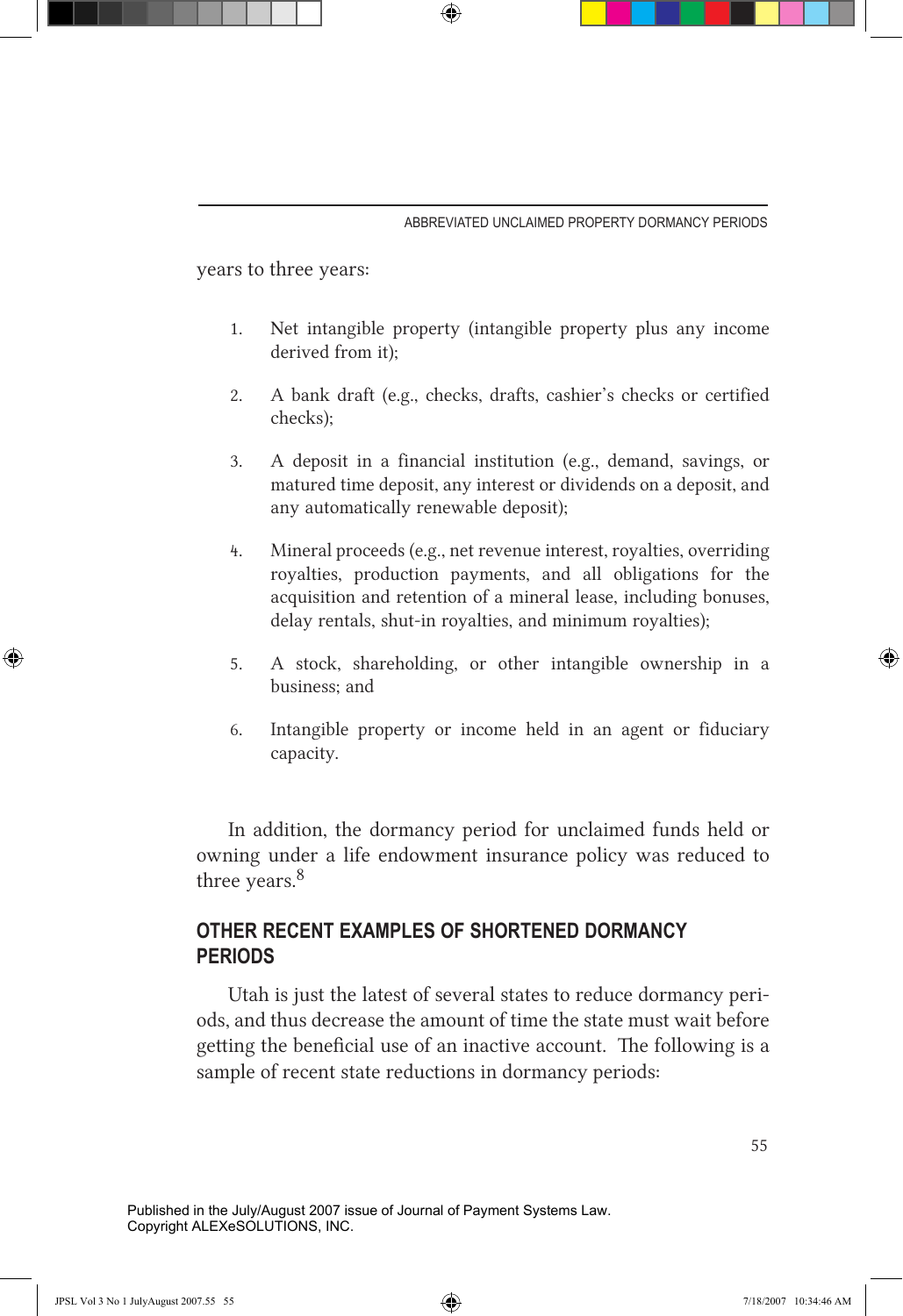

Iowa reduced the dormancy period for wages, payroll and salary from three years to one year; $9$ 

Louisiana and Tennessee reduced the dormancy periods for securities, stock, dividends, and other distributions from five years to three years; $10$ 

Florida reduced the dormancy period for unclaimed stock or equity interests and also for unmatured or unredeemed debt, and matured or redeemed debt from five years to three years;<sup>11</sup>

Oklahoma reduced the dormancy period for unmatured or unredeemed debt, and matured or redeemed debt and also for unclaimed stock or equity interests from seven years to five years; and  $12$ 

Kentucky reduced the dormancy period for property held or owing by a financial institution (*e.g.*, checks, money orders, drafts and certificates of deposit), other than traveler's checks, from seven years to three years.<sup>13</sup>

### **States Becoming More Aggressive**

Because imposing new taxes and increasing existing taxes are not popular options, states are forced to generate revenue from less offensive sources. With increasing frequency one source being tapped is the state's unclaimed property receipts. For example, in his January State of the State address, the Nevada Governor remarked that his budget earmarked \$5.6 million of unclaimed property receipts to shore up a state scholarship program, and an additional \$10 million of unclaimed property receipts for the development of an economic development program aimed at high-tech/biotech and renewable energy industries. $14$  As states continue to face increasing pressure to provide services while simultaneously experiencing decreases in federal funding, states may more aggressively enforce existing unclaimed property laws, making unclaimed property compliance in all jurisdictions even more important for all companies.

56

↔

Published in the July/August 2007 issue of Journal of Payment Systems Law. Copyright ALEXeSOLUTIONS, INC.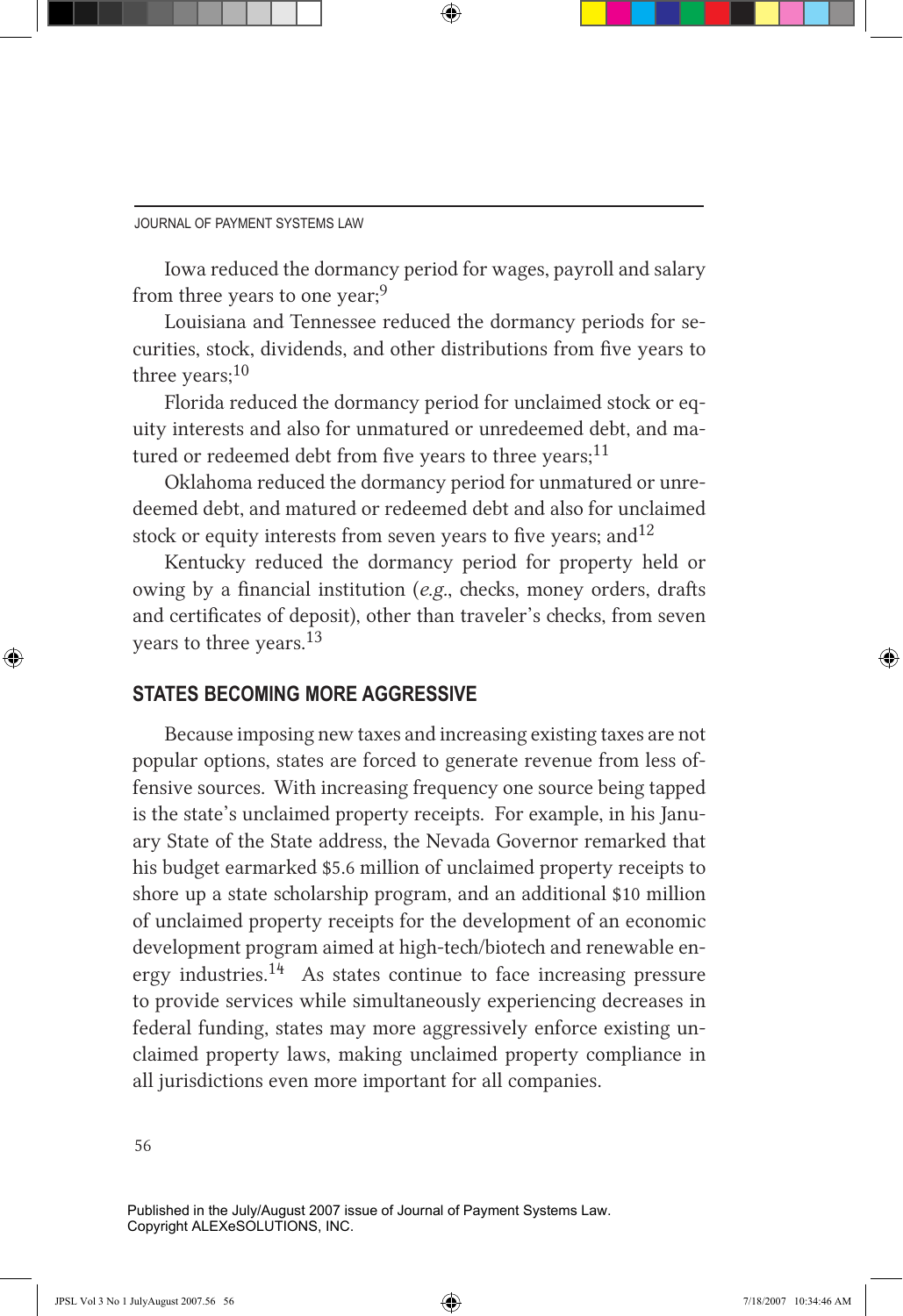Abbreviated Unclaimed Property Dormancy Periods

### **notes**

<sup>1</sup> California holds over \$5 billion in unclaimed property. http:// www.sco.ca.gov/col/ucp/aboutucp.shtml.

⊕

- <sup>2</sup> *But see, Taylor v. Westly,* No. CIV. S-01-2407 WBS GGH (E.D. Cal. Jun. 1, 2007), where a federal court recently ordered California's Controller to cease collecting unclaimed property and barred further sales of property currently in its treasury because California's process was held to violate the Due Process clause of the U. S. Constitution.
- <sup>3</sup> In today's international marketplace, a company may incur unclaimed property reporting obligations in foreign jurisdictions. For example, New Zealand, Malaysia, Ireland, and all five Australian states have unclaimed property statutes.
- Uniform Unclaimed Property Act (NCCUSL 1981), Introductory Note.
- <sup>5</sup> *Id*.

↔

- <sup>6</sup> *See* David J. Epstein, *Unclaimed Property Law and Reporting Forms*, Section 1.06[3][c] (Matt. Bend. 2007).
- <sup>7</sup> The amendments also, among other things, (1) moved the report filing deadline from May 1 to November 1; (2) increased the aggregate reporting amount from \$25 to \$50; and (3) set the interest rate imposed on holders that fail to pay or deliver unclaimed property by the deadline at 12% per annum. *See* H.B. 219, 2007 UT H 219 (Feb. 27, 2007).
- <sup>8</sup> *See* Utah H.B. 219, 2007 UT H 219 (Feb. 27, 2007); *see also*, Utah Code §§ 67-4a-102.
- <sup>9</sup> *See* Iowa Stat. § 556.9(1), as amended by L. 2003, c. 46, effective July 1, 2003.
- <sup>10</sup> *See* La. Rev. Stat. Ann. § 9:154(A)(3), as amended by Louisiana S.B. 140, 2006 Regular Session, Act 573, effective August 15, 2006; Tenn. Code Ann. § 66-29-107, as amended by Tennessee H.B. 3182, Laws 2006, effective July 1, 2006.

57

Published in the July/August 2007 issue of Journal of Payment Systems Law. Copyright ALEXeSOLUTIONS, INC.